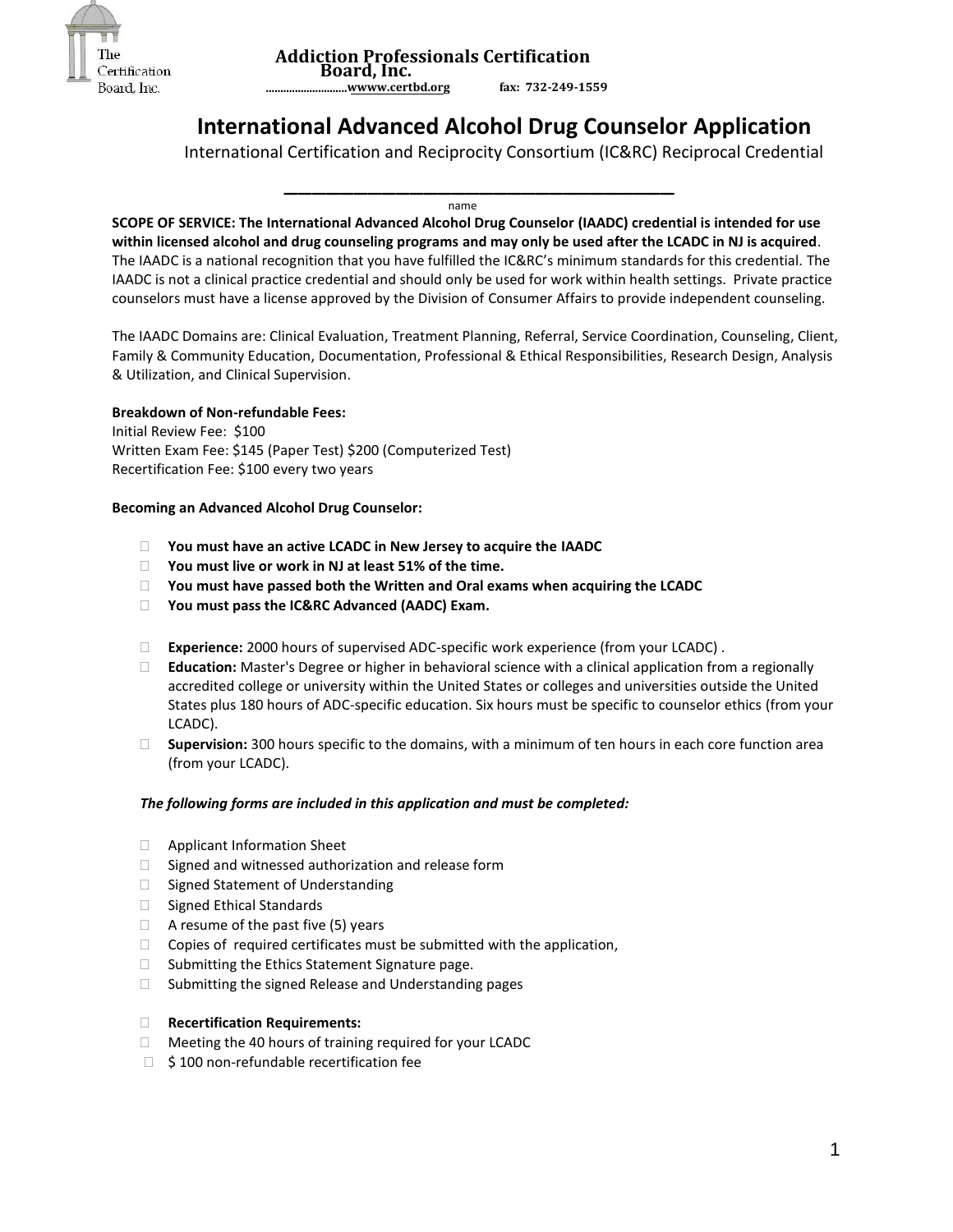| Certification<br>Board, Inc. | <b>Addiction Professionals Certification</b><br>Board, Inc. .                                                                                                                                                                                                                                                                                                    | fax: 732-249-1559                                                                                                                                                                                                                                                                                                                                                                                                                                      |
|------------------------------|------------------------------------------------------------------------------------------------------------------------------------------------------------------------------------------------------------------------------------------------------------------------------------------------------------------------------------------------------------------|--------------------------------------------------------------------------------------------------------------------------------------------------------------------------------------------------------------------------------------------------------------------------------------------------------------------------------------------------------------------------------------------------------------------------------------------------------|
|                              |                                                                                                                                                                                                                                                                                                                                                                  |                                                                                                                                                                                                                                                                                                                                                                                                                                                        |
| <b>NAME</b>                  |                                                                                                                                                                                                                                                                                                                                                                  | (Please Print Your Name as it should appear on your Certificate)                                                                                                                                                                                                                                                                                                                                                                                       |
| <b>EMAIL</b>                 |                                                                                                                                                                                                                                                                                                                                                                  |                                                                                                                                                                                                                                                                                                                                                                                                                                                        |
|                              |                                                                                                                                                                                                                                                                                                                                                                  |                                                                                                                                                                                                                                                                                                                                                                                                                                                        |
|                              |                                                                                                                                                                                                                                                                                                                                                                  |                                                                                                                                                                                                                                                                                                                                                                                                                                                        |
|                              |                                                                                                                                                                                                                                                                                                                                                                  |                                                                                                                                                                                                                                                                                                                                                                                                                                                        |
|                              |                                                                                                                                                                                                                                                                                                                                                                  |                                                                                                                                                                                                                                                                                                                                                                                                                                                        |
|                              |                                                                                                                                                                                                                                                                                                                                                                  |                                                                                                                                                                                                                                                                                                                                                                                                                                                        |
|                              | <b>AUTHORIZATION AND RELEASE FORM</b>                                                                                                                                                                                                                                                                                                                            |                                                                                                                                                                                                                                                                                                                                                                                                                                                        |
|                              | statements and claims I have made in this application or in the processing or consideration of same.                                                                                                                                                                                                                                                             | I hereby release and hold harmless the Addiction Professionals Certification Board, Inc., its Board of Directors, its Officers, its employees, servants,<br>and agents from any and all manner of suits, actions, claims, and judgments which might arise from such efforts to further document the                                                                                                                                                    |
| these evaluations.           | I also affirm that I conform to the Ethical Standards as described in the requirements for credentialing (on following pages).<br>APPLICANT SIGNATURE CONTRACT AND A RESIDENCE AND A REPORT OF THE CONTRACT OF THE CONTRACT OF THE CONTRACT OF THE CONTRACT OF THE CONTRACT OF THE CONTRACT OF THE CONTRACT OF THE CONTRACT OF THE CONTRACT OF THE CONTRACT OF T | and/or qualifications will be sufficient reason for disapproval of my application or for withdrawal of the credential at a later date.                                                                                                                                                                                                                                                                                                                 |
|                              |                                                                                                                                                                                                                                                                                                                                                                  | I further acknowledge, understand, and agree that any falsification or misrepresentation of information by myself or others regarding experience<br>I understand that evaluations on me which are submitted by supervisors and/or colleagues are confidential. I hereby relinguish my right to review                                                                                                                                                  |
|                              | WITNESS <b>Example 2018</b> The contract of the contract of the contract of the contract of the contract of the contract of the contract of the contract of the contract of the contract of the contract of the contract of the con                                                                                                                              |                                                                                                                                                                                                                                                                                                                                                                                                                                                        |
|                              | STATEMENT OF UNDERSTANDING                                                                                                                                                                                                                                                                                                                                       |                                                                                                                                                                                                                                                                                                                                                                                                                                                        |
|                              | the data from this application may be used in a non-identifying manner.                                                                                                                                                                                                                                                                                          | I hereby apply for certification to the Addiction Professionals Certification Board, Inc. I understand that approval of my application depends upon<br>my successfully completing the assessment of competency as established by the Board, including submission of all required references and<br>successful completion of a 300 hour practicum in an approved treatment facility. I also understand that for research and statistical purposes only, |
|                              |                                                                                                                                                                                                                                                                                                                                                                  |                                                                                                                                                                                                                                                                                                                                                                                                                                                        |
|                              |                                                                                                                                                                                                                                                                                                                                                                  |                                                                                                                                                                                                                                                                                                                                                                                                                                                        |
|                              |                                                                                                                                                                                                                                                                                                                                                                  | I have read and agree to abide by the ETHICAL STANDARDS for Advanced Alcohol Drug Counselors standards on the following pages:                                                                                                                                                                                                                                                                                                                         |
|                              |                                                                                                                                                                                                                                                                                                                                                                  |                                                                                                                                                                                                                                                                                                                                                                                                                                                        |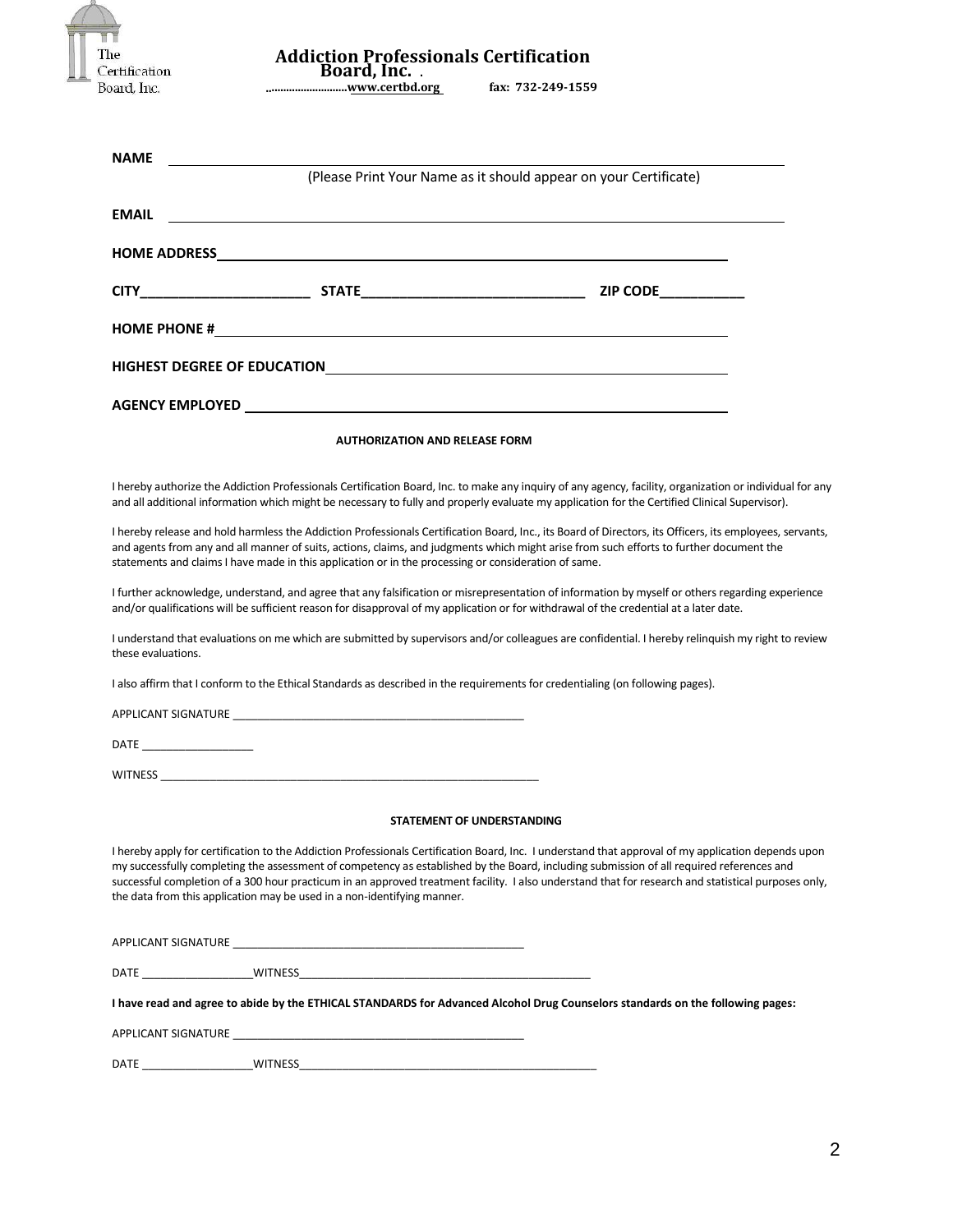

 **Addiction Professionals Certification Board, Inc. . . ............................[www.certbd.org](http://www.certbd.org/) fax: 732-249-1559** 

#### **IAADC Ethics Statement ETHICAL STANDARDS FOR International Advanced Alcohol Drug Counselor**

The Addiction Professionals Certification Board, Inc. (APCB, Inc.) wishes to thank the National Association of Alcoholism and Drug Abuse Counselors (NAADAC) for the development of these Ethical Standards and for permission to use this amended version.

#### **Specific Principles:**

*Principle 1: Non-Discrimination:* The **International Advanced Alcohol Drug Counselor** will not discriminate against clients or professionals based on race, religion, age, gender, disability, national ancestry, sexual orientation, or economic condition.

- A. The IAADC shall avoid bringing personal or professional issues into the counseling relationship. Through an awareness of the impact of stereotyping and discrimination, the IAADC guards the individual rights and personal dignity of clients.
- B. The IAADC shall be knowledgeable about disabling conditions, demonstrate empathy and personal emotional comfort in interactions with clients with disabilities, and make available physical, sensory, and cognitive accommodations that allow clients with disabilities to receive services.

*Principle 2: Responsibility:* The Certified Professional (IAADC ) shall espouse objectivity and integrity, and maintain the highest standards in the services the member offers.

- The IAADC shall maintain respect for institutional policies and management functions of the agencies and institutions within which the services are being performed, but will take initiative toward improving such policies when it will better serve the interest of the client.
- B. The IAADC, as educator, has primary obligation to help others acquire knowledge and skills in dealing with the disease of alcoholism and drug abuse.
- C. The IAADC who supervises others accepts the obligation to facilitate further professional development of these individuals by providing accurate and current information, timely evaluations, and constructive consultation.
- D. The IAADC who is aware of unethical conduct or of unprofessional modes of practice shall report such inappropriate behavior to the appropriate authority.

*Principle 3: Competency:* The Certified Professional (IAADC) shall recognize that the profession is founded on national standards of competency which promote the best interests of society, of the client, of the member and of the professional as a whole. The IAADC shall recognize the need for ongoing education as a component of professional competency.

- A. The IAADC shall recognize boundaries and limitations of their competencies and not offer services or use techniques outside of these professional competencies.
- B. The IAADC shall recognize the effect of impairment on professional performance and shall be willing to seek appropriate treatment for oneself or for a colleague. The IAADC shall support peer assistance programs in this respect.

*Principle 4: Legal and Moral Standards:* The IAADC shall uphold the legal and accepted moral codes which pertain to professional conduct.

- A. The IAADC shall be fully cognizant of all federal and New Jersey laws governing the practice of alcoholism and drug abuse counseling.
- B. The IAADC shall not claim either directly or by implication, professional qualifications/affiliations that they do not possess.
- C. The IAADC shall ensure that products or services associated with or provided by the IAADC or means of teaching, demonstration, publications or other types of media meet the ethical standards of this code.

*Principle 5: Public Statements:* The IAADC shall honestly respect the limits of present knowledge in public statements concerning alcoholism and drug abuse.

- A. A. The IAADC, in making statements to clients, other professionals, and the general public shall state as fact only those matters which have been empirically validated as fact. All other opinions, speculations, and conjecture concerning the nature of alcoholism and drug abuse, its natural history, its treatment or any other matters which touch on the subject of alcoholism and drug abuse shall be represented as less than scientifically validated.
- The IAADC shall acknowledge and accurately report the substantiation and support for statements made concerning the nature of alcoholism and drug abuse, its natural history, and its treatment. Such acknowledgement should extend to the source of the information and reliability of the method by which it was derived.